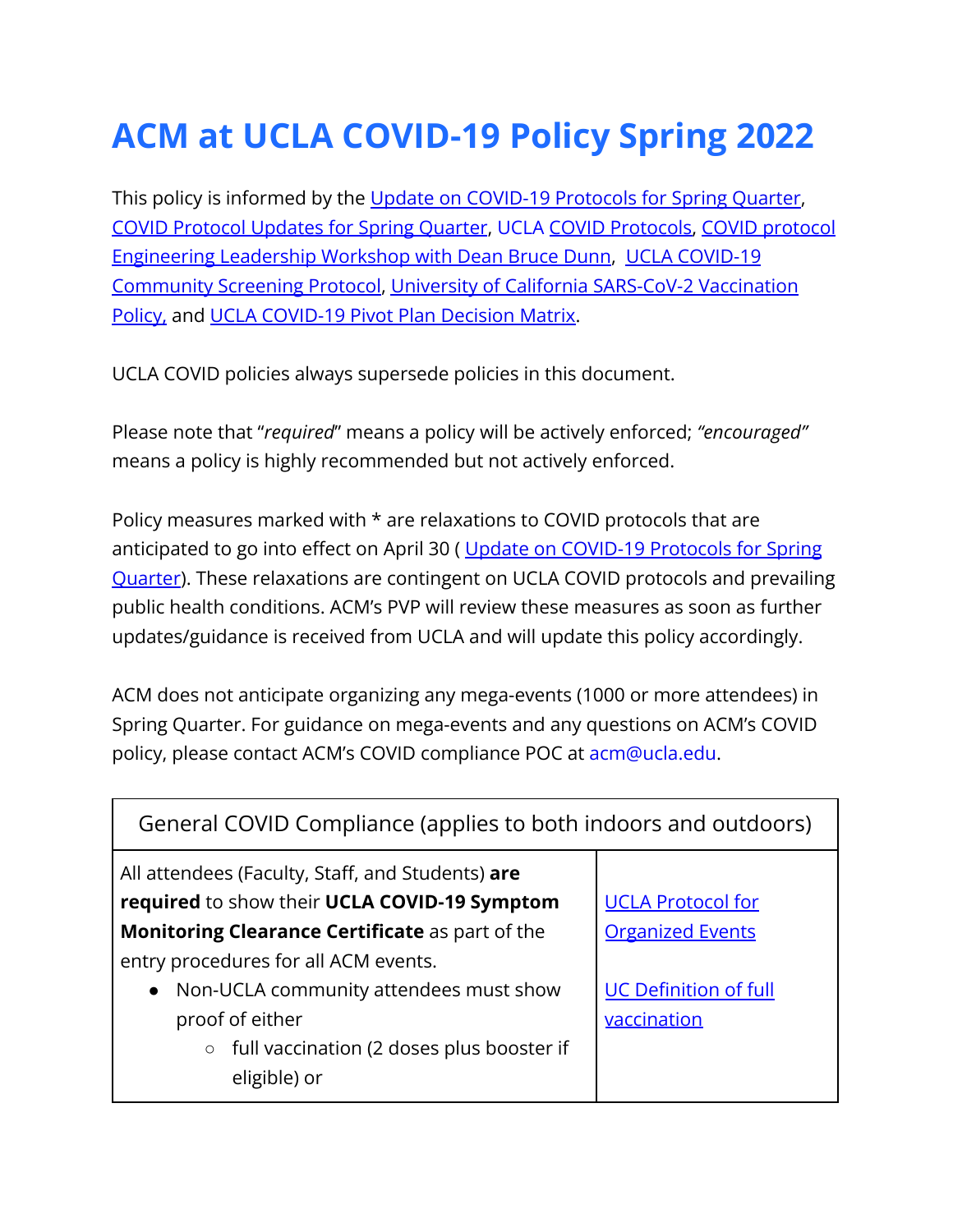| a negative COVID test within 72 hours of<br>$\circlearrowright$<br>the event.                                                                                                                                                                                                                                                                                                                                                                                                                                                                                                                                                                                |                                                                                                                     |
|--------------------------------------------------------------------------------------------------------------------------------------------------------------------------------------------------------------------------------------------------------------------------------------------------------------------------------------------------------------------------------------------------------------------------------------------------------------------------------------------------------------------------------------------------------------------------------------------------------------------------------------------------------------|---------------------------------------------------------------------------------------------------------------------|
| All officers are required to take one COVID test<br>weekly.<br>Free tests can be obtained with Bruin Card<br>from on-campus vending machines<br>*After April 30, Officers are encouraged to continue<br>testing once weekly.                                                                                                                                                                                                                                                                                                                                                                                                                                 | <b>UCLA COVID-19</b><br><b>Community Screening</b><br>Protocol                                                      |
| Committees and Board initiatives are encouraged to<br>designate at least one officer as a COVID<br>compliance point of contact (POC) for each event<br>to<br>Stay up to date on UCLA COVID policies<br>Stay in contact with other COVID compliance<br>POCs through Slack.<br>Enforce COVID compliance during<br>in-person/hybrid events:<br>Check attendees' COVID Clearance and<br>$\circ$<br>track number of attendees, and<br>Enforce masking.<br>$\circlearrowright$<br>This role is encouraged by SOLE and provides a point<br>of contact during each event to enforce the policies in<br>this document. There is no official training for this<br>role | Week9SoleNewsletter.pdf                                                                                             |
| Food may be served outdoors and indoors at<br>events. However, when serving food indoors, the<br>room must be oversized for the number of<br>attendees.                                                                                                                                                                                                                                                                                                                                                                                                                                                                                                      | <b>UCLA Protocol for</b><br><b>Organized Events</b><br>Update on COVID-19<br><b>Protocols for Spring</b><br>Quarter |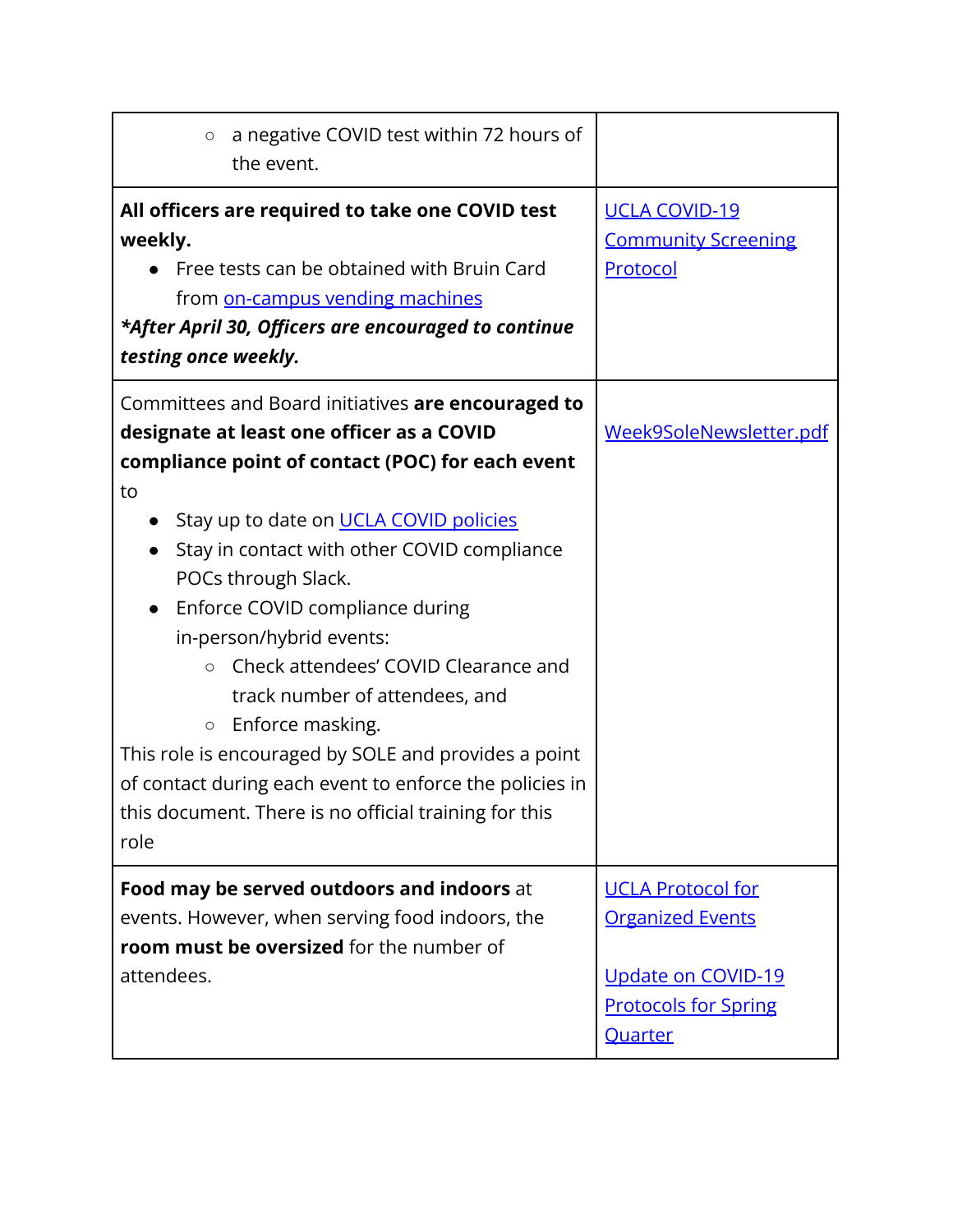|            | <b>External Guests are allowed provided that:</b> | <b>UCLA Protocol for</b> |
|------------|---------------------------------------------------|--------------------------|
|            | • They follow the school's guest policy which is  | <b>Organized Events</b>  |
|            | venue dependent but may include                   |                          |
| $\circ$    | Completed symptom monitoring survey               |                          |
| $\circ$    | Proof of negative COVID test within 72            |                          |
|            | hours of the event                                |                          |
| $\bigcirc$ | Proof of vaccination (boosted if eligible)        |                          |

| Indoors                                                                                                                                                                                                                                                                                                                                 |                                                               |  |
|-----------------------------------------------------------------------------------------------------------------------------------------------------------------------------------------------------------------------------------------------------------------------------------------------------------------------------------------|---------------------------------------------------------------|--|
| Face masks are encouraged but not required for all<br>UCLA students, staff, and faculty attendees to ACM<br>Events as long as they are up to date with their<br><b>COVID Vaccines and boosters.</b><br>Medical grade face-masks are required for all<br>individuals who not up to date with their COVID<br><b>Vaccines and boosters</b> | <b>COVID Protocol</b><br>Updates for<br><b>Spring Quarter</b> |  |
| <b>Encourage airflow</b> as much as possible<br>Keep windows open<br>Prop doors open<br>Set AC fan to continuous on, if possible                                                                                                                                                                                                        | <b>UCLA COVID-19</b><br><b>Ventilation Guide</b>              |  |

| <b>Outdoors</b>                                                                                        |                                                     |
|--------------------------------------------------------------------------------------------------------|-----------------------------------------------------|
| Face masks are encouraged but no longer<br>required for attendees, regardless of vaccination<br>status | <b>UCLA Protocol for</b><br><b>Organized Events</b> |